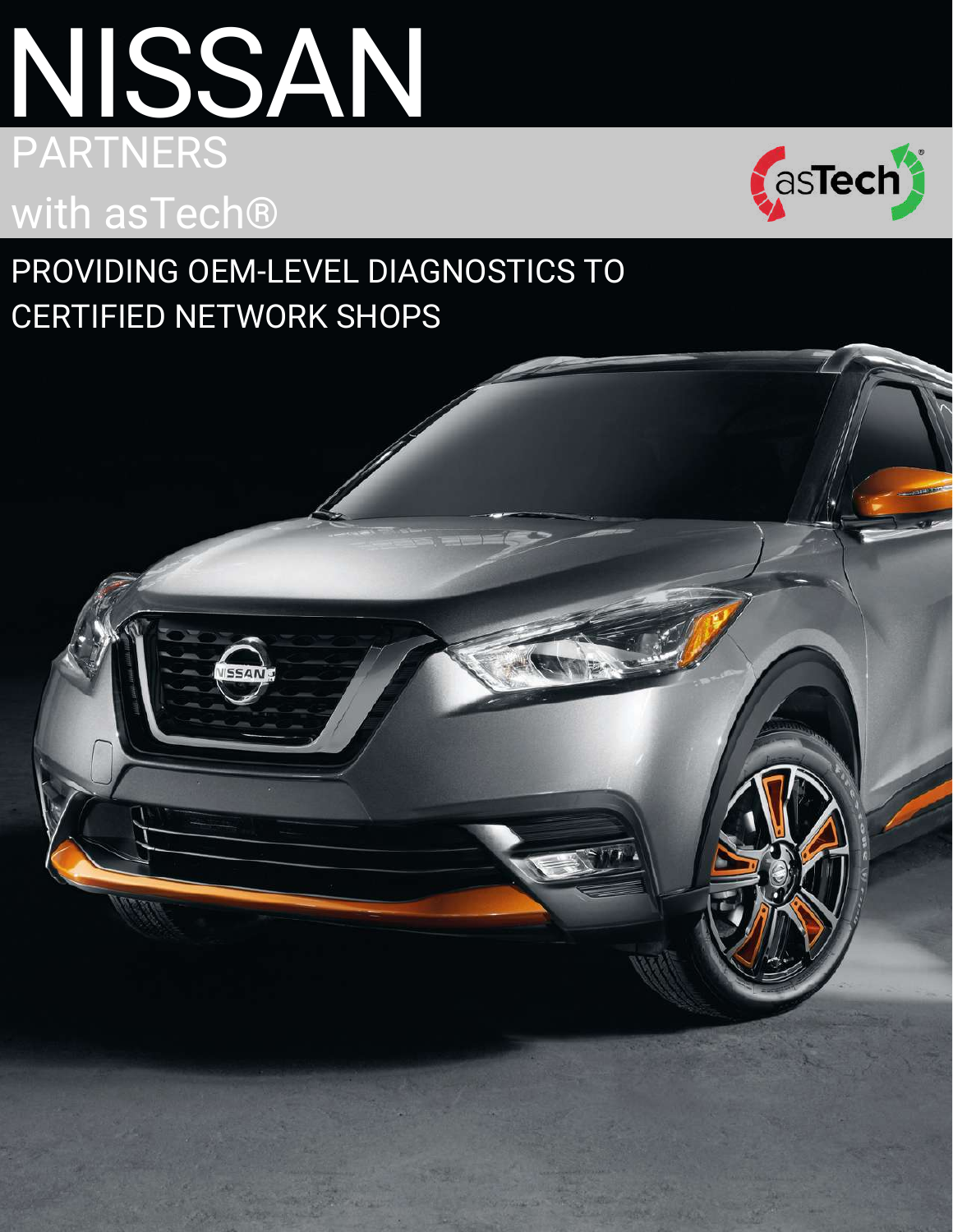# **HOW DOES IT WORK?**

NISSAN NORTH AMERICA WILL PROVIDE A COMPLIMENTARY asTech® DEVICE\* TO EVERY QUALIFYING NISSAN AND INFINITI CERTIFIED COLLISION CENTER



#### **BENEFITS FOR CURRENT asTech® CUSTOMERS**

Current asTech customers that meet minimum volume requirements can request an additional complimentary unit at no added charge. **SUPPORT**

#### **MEASUREMENT**

Participating Nissan and INFINITI **the astack of the astech®** device. Certified Collision Centers agree to share data and repair order-specific scan information with Nissan North America for scorecard reporting and validation of the Certified Collision Center's level of compliance.

# **READY TO START SCANNING?**

[Contact us today at 1-888-261-1781](http://bit.ly/NissanasTech) or **bit.ly/NissanasTech**

#### **WHAT'S REQUIRED**

Starting October 1, 2019, Nissan and INFINITI Certified Collision Centers will be required to document that they have performed a post-repair scan on all 2008 and newer Nissan and INFINITI vehicles. Participating Nissan and INFINITI Certified Collision Centers will be able to perform pre- and post-repair scans on every Nissan and INFINITI vehicle using an asTech® device.

asTech will offer Nissan and INFINITI Certified Collision Centers support and training on the proper set-up and

### **HELP ALL CUSTOMERS**

The asTech® device is not just for Nissan and INFINITI vehicles. Shops can utilize asTech® across multiple OEMs, elevating the repair experience for all customers.

**\*To avoid incurring additional fees, participants must maintain Nissan or INFINITI Certification for a minimum of 180 days and must conduct a minimum of 50 scans during the first 120 days after receiving the asTech® device.**